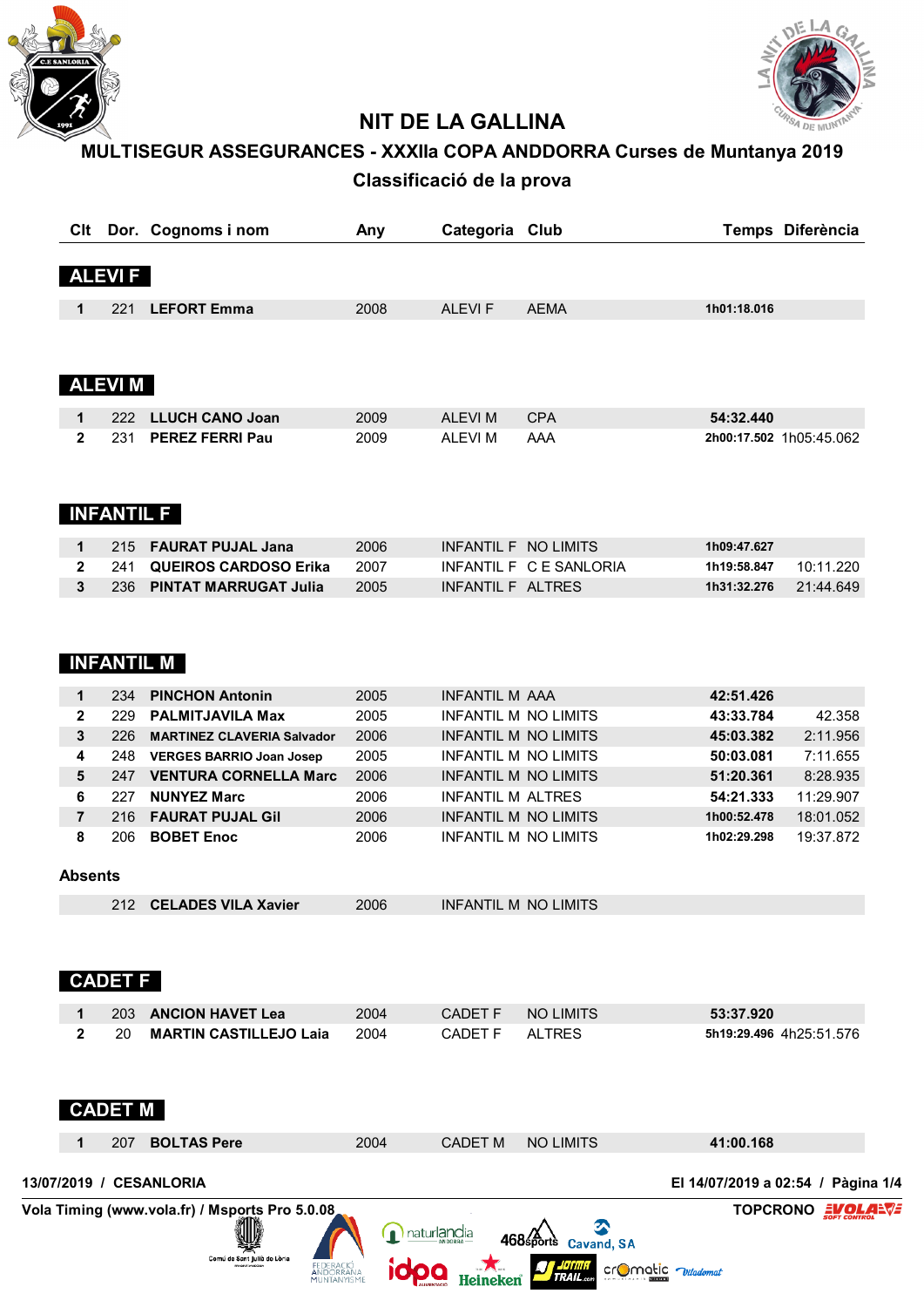



# **NIT DE LA GALLINA MULTISEGUR ASSEGURANCES - XXXIIa COPA ANDDORRA Curses de Muntanya 2019 Classificació de la prova**

|              | Cit Dor. Cognoms i nom         | Anv  | Categoria Club |                   |             | Temps Diferència |
|--------------|--------------------------------|------|----------------|-------------------|-------------|------------------|
|              |                                |      |                |                   |             |                  |
| $\mathbf{p}$ | 205 BARTUMEU CARAMES Marc 2002 |      | CADET M        | CPA               | 48:03.215   | 7:03.047         |
| $\mathbf{3}$ | 210 CASANOVAS REINA Marc       | 2004 |                | CADET M NO LIMITS | 53:10.540   | 12:10.372        |
|              | 235 PINTAT MARRUGAT Adria      | 2003 | CADFT M        | AI TRES           | 1h12:03.369 | 31:03.201        |

# **Absoluta Dona**

|   |    | <b>BARBOSA Fernanda</b>                  | 1985 | <b>SENIOR F</b>       | AAA | 3h05:43.333 |                         |
|---|----|------------------------------------------|------|-----------------------|-----|-------------|-------------------------|
|   |    | <b>CUREAU Carol</b>                      | 1970 | S-VETERA F NO I IMITS |     | 3h16:05.919 | 10:22.586               |
| 3 |    | <b>FERNANDEZ CACHAFEIRO Maria Isabel</b> | 1955 | S-MASTER F CPA        |     | 3h38:36.739 | 32:53.406               |
|   |    | <b>DIAZ GROLLIER Fany</b>                | 1969 | S-MASTER F CPA        |     | 3h49:09.079 | 43:25.746               |
|   | 39 | <b>GONZALEZ SOTELHO Júlia</b>            | 1987 | <b>SENIOR F</b>       |     |             | 4h33:34.660 1h27:51.327 |
|   |    |                                          |      |                       |     |             |                         |

### **Abandons**

| SENIOR F NO LIMITS<br>30 RAYA Sara<br>1994 |  |
|--------------------------------------------|--|
|--------------------------------------------|--|

## **Absoluta Home**

| $\mathbf 1$    | 1              | <b>TEIXIDO Ferran</b>                     | 1973 | S-VETERA M ECPCGR        |                         | 2h14:00.548 |                         |
|----------------|----------------|-------------------------------------------|------|--------------------------|-------------------------|-------------|-------------------------|
| $\mathbf{2}$   | 36             | <b>URBINA RUBIO Alexandre</b>             | 1989 | <b>SENIOR M</b>          | C E SANLORIA            | 2h16:46.284 | 2:45.736                |
| 3              | 24             | <b>MOREIRA Marco</b>                      | 1985 | <b>SENIOR M</b>          | C E SANLORIA            | 2h16:46.705 | 2:46.157                |
| 4              | 21             | <b>MENIER POVOA Mario Rui</b>             | 1983 | <b>SENIOR M</b>          | AAA                     | 2h19:03.218 | 5:02.670                |
| 5              | 18             | <b>MARCH Amadeu</b>                       | 1983 | <b>SENIOR M</b>          | <b>SEC</b>              | 2h32:55.005 | 18:54.457               |
| 6              | 26             | PELEGRINA LOPEZ Manel                     | 1968 |                          | S-MASTER M C E SANLORIA | 2h32:55.343 | 18:54.795               |
| $\overline{7}$ | 29             | <b>PIRES Duarte</b>                       | 1989 | <b>SENIOR M</b>          | AAA                     | 2h39:26.405 | 25:25.857               |
| 8              | 19             | <b>MARIN RODRIGUEZ Dani</b>               | 1978 |                          | S-VETERAM C E SANLORIA  | 2h39:52.911 | 25:52.363               |
| 9              | $\overline{4}$ | <b>CABANES Rossend</b>                    | 1969 |                          | S-MASTER M C E SANLORIA | 2h41:22.898 | 27:22.350               |
| 10             | 25             | <b>NUNYEZ Dani</b>                        | 1982 | <b>SENIOR M</b>          | AAA                     | 2h42:01.067 | 28:00.519               |
| 11             | 40             | <b>BOLTAS FREIXAS Vicenç</b>              | 1970 | S-VETERA M NO LIMITS     |                         | 2h42:54.752 | 28:54.204               |
| 12             | 31             | <b>ROBLES Miguel Angel</b>                | 1965 |                          | S-MASTER M C E SANLORIA | 2h53:20.459 | 39:19.911               |
| 13             | 15             | <b>IGLESIAS Damian</b>                    | 1990 | SENIOR M AAA             |                         | 3h00:47.643 | 46:47.095               |
| 14             | 17             | <b>LOPEDOTE Mauro</b>                     | 1965 |                          | S-MASTER M C E SANLORIA | 3h03:39.492 | 49:38.944               |
| 15             | 12             | <b>GOMES DE LIMA Antonio</b>              | 1969 |                          | S-MASTER M C E SANLORIA | 3h03:39.605 | 49:39.057               |
| 16             | 37             | <b>VILELLA NAVARRO Jesus</b>              | 1981 | <b>SENIOR M</b>          | C E SANLORIA            | 3h03:46.232 | 49:45.684               |
| 17             | 34             | <b>SANTOFIMIA BARASTEGUI Cesar</b>        | 1980 | <b>SENIOR M</b>          | C E SANLORIA            | 3h05:09.784 | 51:09.236               |
| 18             | 33             | <b>SANFELIU PINEDA Alejandro</b>          | 1994 | <b>SENIOR M</b>          | <b>CPA</b>              | 3h10:28.435 | 56:27.887               |
| 19             | 22             | <b>MILLA ESPI Raul</b>                    | 1982 | <b>SENIOR M</b>          | AAA                     |             | 3h14:33.284 1h00:32.736 |
| 20             | $\mathcal{P}$  | <b>ARTIGUES TARRES Antoni</b>             | 1983 | <b>SENIOR M</b>          | <b>ALTRES</b>           |             | 3h22:51.026 1h08:50.478 |
| 21             | 23             | <b>MONROS GARCIA CALVO Quique</b>         | 1986 | <b>SENIOR M</b>          | AAA                     |             | 3h22:51.027 1h08:50.479 |
| 22             | 38             | <b>ZGAIB FERMENTINI Mario Hernan 1978</b> |      | S-VETERA M ALTRES        |                         |             | 3h38:36.461 1h24:35.913 |
| 23             | 16             | <b>JORDI GARCIA Joan</b>                  | 1957 | <b>S-MASTER M ALTRES</b> |                         |             | 4h01:59.381 1h47:58.833 |
| 24             | 13             | <b>GUTIERREZ LE SAUX Gregori</b>          | 1971 | S-VETERA M CPA           |                         |             | 4h16:51.991 2h02:51.443 |
| 25             | 10             | <b>GIRO FONTICH Joan</b>                  | 1977 |                          | S-VETERAM C E SANLORIA  |             | 4h18:00.845 2h04:00.297 |

naturlandia

ìО

468 sports Cavand, SA

crOmatic  $\neg$ 

Heineken Trail.com

**Vola Timing (www.vola.fr) / Msports Pro 5.0.08 <b>COLORED TOPCRONO** 

Comú de Sant Julii

AN<sub>I</sub>

**13/07/2019 / CESANLORIA El 14/07/2019 a 02:54 / Pàgina 2/4**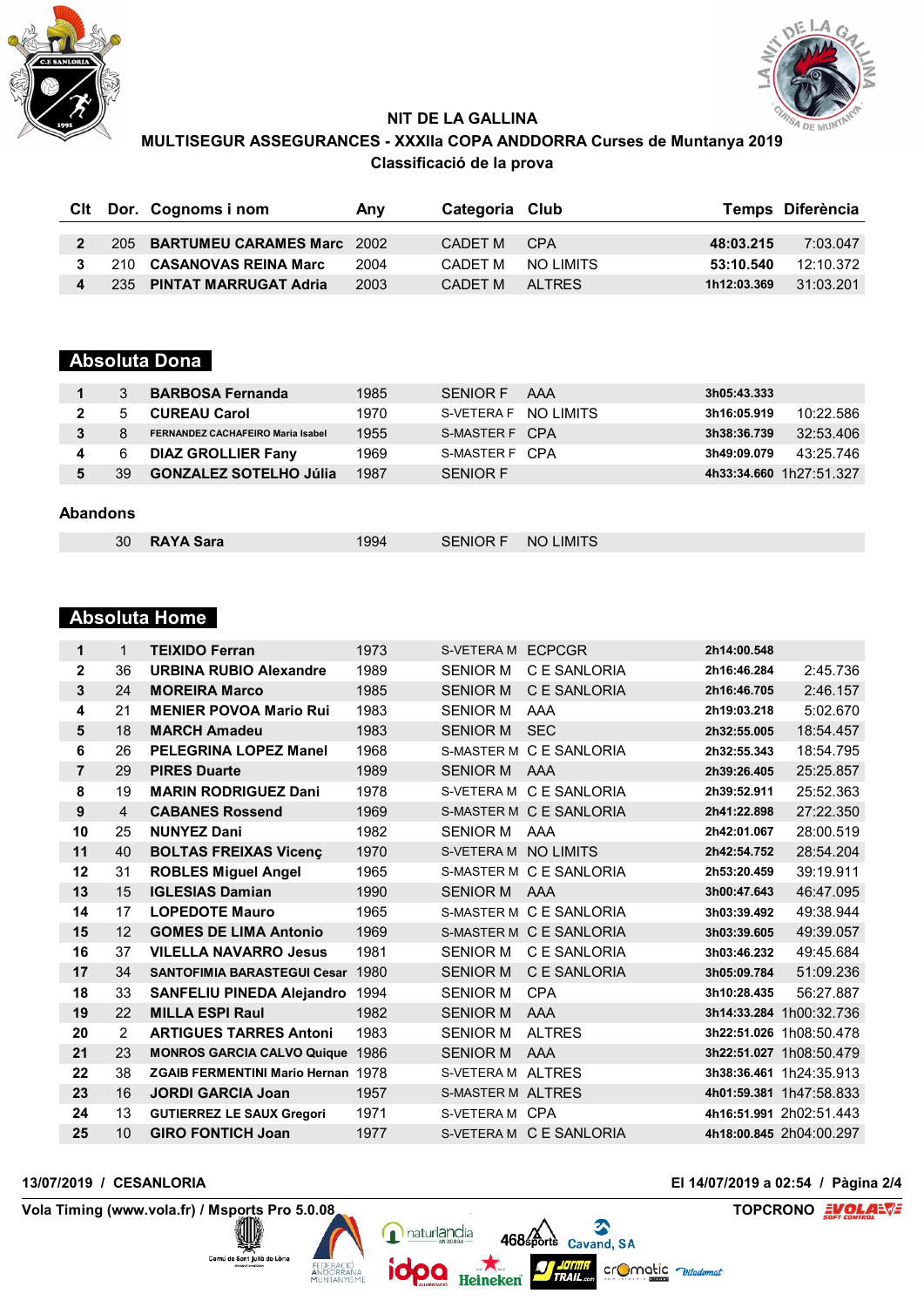



# **NIT DE LA GALLINA MULTISEGUR ASSEGURANCES - XXXIIa COPA ANDDORRA Curses de Muntanya 2019 Classificació de la prova**

| Clt             |                      | Dor. Cognoms i nom                                                            | Any  | Categoria Club           |                         |                                    | Temps Diferència        |
|-----------------|----------------------|-------------------------------------------------------------------------------|------|--------------------------|-------------------------|------------------------------------|-------------------------|
| 26              | 32                   | <b>ROIGROIG LIuis</b>                                                         | 1968 | <b>S-MASTER M ALTRES</b> |                         |                                    | 4h33:34.998 2h19:34.450 |
| 27              | 11                   | <b>GIRO ROCA Toni</b>                                                         | 1983 | SENIOR M ALTRES          |                         |                                    | 5h19:30.419 3h05:29.871 |
| <b>Absents</b>  |                      |                                                                               |      |                          |                         |                                    |                         |
|                 |                      |                                                                               | 1982 | SENIOR M ALTRES          |                         |                                    |                         |
|                 | $\overline{7}$<br>27 | <b>DIAZ PEREZ Jorge</b><br><b>PEREZ RYAN Paco</b>                             | 1973 | S-VETERA M ALTRES        |                         |                                    |                         |
|                 | 28                   | <b>PIMENTA Carlos</b>                                                         | 1967 |                          | S-MASTER M C E SANLORIA |                                    |                         |
|                 | 35                   | <b>TRASTOY Domenec</b>                                                        | 1981 |                          | SENIOR M C E SANLORIA   |                                    |                         |
| <b>Abandons</b> |                      |                                                                               |      |                          |                         |                                    |                         |
|                 | 9                    | <b>GIL RODRIGUEZ Jacint</b>                                                   | 1972 | S-VETERA M SEC           |                         |                                    |                         |
|                 |                      | <b>S-VETERA F</b>                                                             |      |                          |                         |                                    |                         |
| 1               | 5                    | <b>CUREAU Carol</b>                                                           | 1970 | S-VETERA F               | <b>NO LIMITS</b>        | 3h16:05.919                        |                         |
|                 |                      | <b>S-VETERA M</b>                                                             |      |                          |                         |                                    |                         |
| 1               | $\mathbf{1}$         | <b>TEIXIDO Ferran</b>                                                         | 1973 | S-VETERA M ECPCGR        |                         | 2h14:00.548                        |                         |
| $\mathbf 2$     | 19                   | <b>MARIN RODRIGUEZ Dani</b>                                                   | 1978 |                          | S-VETERA M C E SANLORIA | 2h39:52.911                        | 25:52.363               |
| 3               | 40                   | <b>BOLTAS FREIXAS Vicenç</b>                                                  | 1970 | S-VETERA M NO LIMITS     |                         | 2h42:54.752                        | 28:54.204               |
| 4               | 38                   | <b>ZGAIB FERMENTINI Mario Hernan 1978</b>                                     |      | S-VETERA M ALTRES        |                         |                                    | 3h38:36.461 1h24:35.913 |
| 5               | 13                   | <b>GUTIERREZ LE SAUX Gregori</b>                                              | 1971 | S-VETERA M CPA           |                         |                                    | 4h16:51.991 2h02:51.443 |
| 6               | 10                   | <b>GIRO FONTICH Joan</b>                                                      | 1977 |                          | S-VETERA M C E SANLORIA |                                    | 4h18:00.845 2h04:00.297 |
| <b>Absents</b>  |                      |                                                                               |      |                          |                         |                                    |                         |
|                 | 27                   | <b>PEREZ RYAN Paco</b>                                                        | 1973 | S-VETERA M ALTRES        |                         |                                    |                         |
| <b>Abandons</b> |                      |                                                                               |      |                          |                         |                                    |                         |
|                 | 9                    | <b>GIL RODRIGUEZ Jacint</b>                                                   | 1972 | S-VETERA M SEC           |                         |                                    |                         |
|                 |                      | <b>S-MASTER F</b>                                                             |      |                          |                         |                                    |                         |
|                 | 8                    | FERNANDEZ CACHAFEIRO Maria Isabel                                             | 1955 | S-MASTER F CPA           |                         | 3h38:36.739                        |                         |
| 2               | 6                    | <b>DIAZ GROLLIER Fany</b>                                                     | 1969 | S-MASTER F CPA           |                         | 3h49:09.079                        | 10:32.340               |
|                 |                      | <b>S-MASTER M</b>                                                             |      |                          |                         |                                    |                         |
|                 | 26                   | <b>PELEGRINA LOPEZ Manel</b>                                                  | 1968 |                          | S-MASTER M C E SANLORIA | 2h32:55.343                        |                         |
|                 |                      | 13/07/2019 / CESANLORIA                                                       |      |                          |                         | El 14/07/2019 a 02:54 / Pàgina 3/4 |                         |
|                 |                      | Vola Timing (www.vola.fr) / Msports Pro 5.0.08<br>Comú de Sant Julià de Lòria | Ω    | naturlandia              | <b>Cavand, SA</b>       | cromotic wiladomat                 | TOPCRONO EVOLANT        |